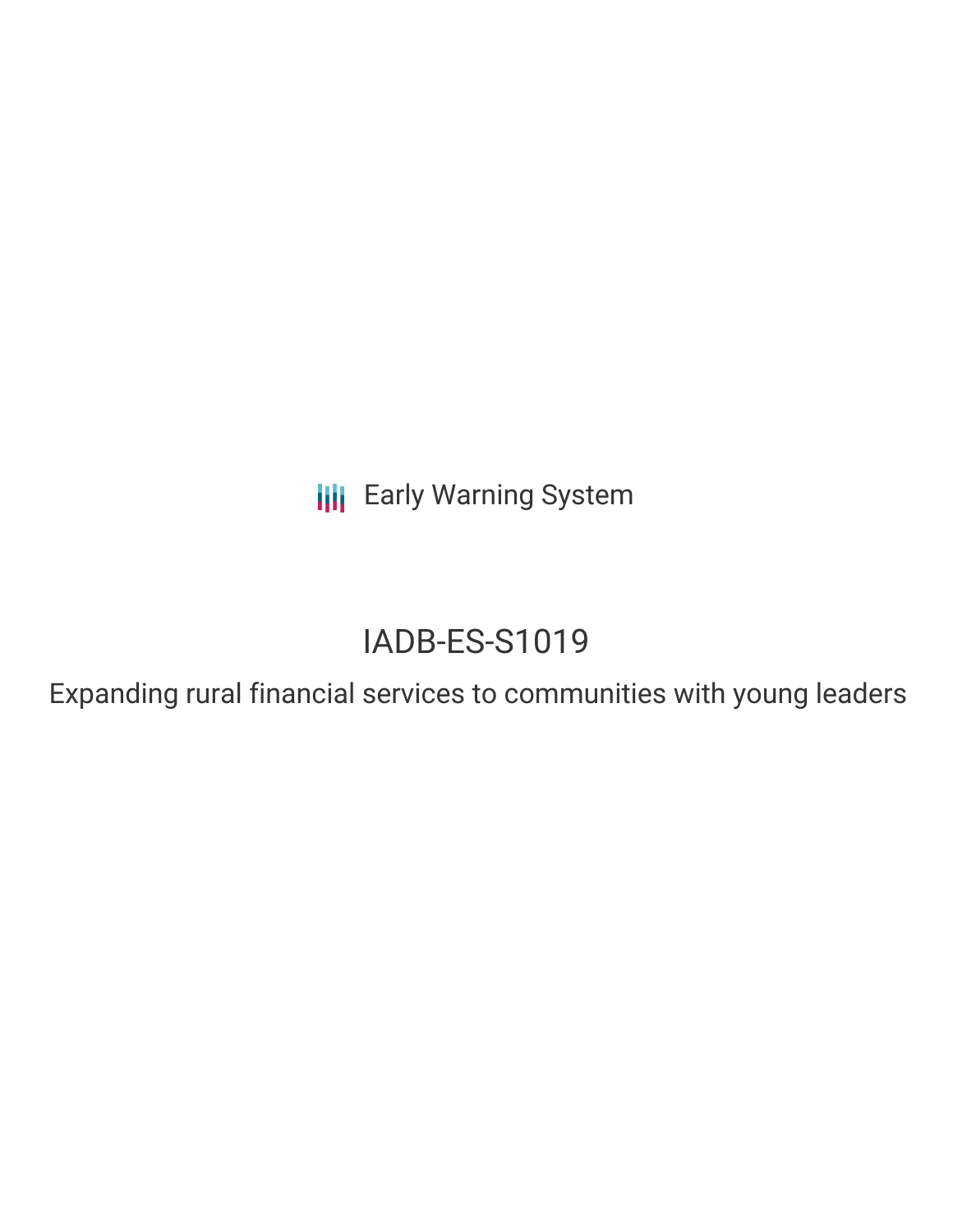

### **Quick Facts**

| <b>Countries</b>               | El Salvador                            |
|--------------------------------|----------------------------------------|
| <b>Financial Institutions</b>  | Inter-American Development Bank (IADB) |
| <b>Status</b>                  | Active                                 |
| <b>Bank Risk Rating</b>        | U                                      |
| <b>Voting Date</b>             | 2015-09-25                             |
| <b>Borrower</b>                | <b>CREDICAMPO</b>                      |
| <b>Sectors</b>                 | Finance                                |
| <b>Investment Type(s)</b>      | Grant                                  |
| <b>Investment Amount (USD)</b> | $$0.25$ million                        |
| <b>Project Cost (USD)</b>      | $$0.36$ million                        |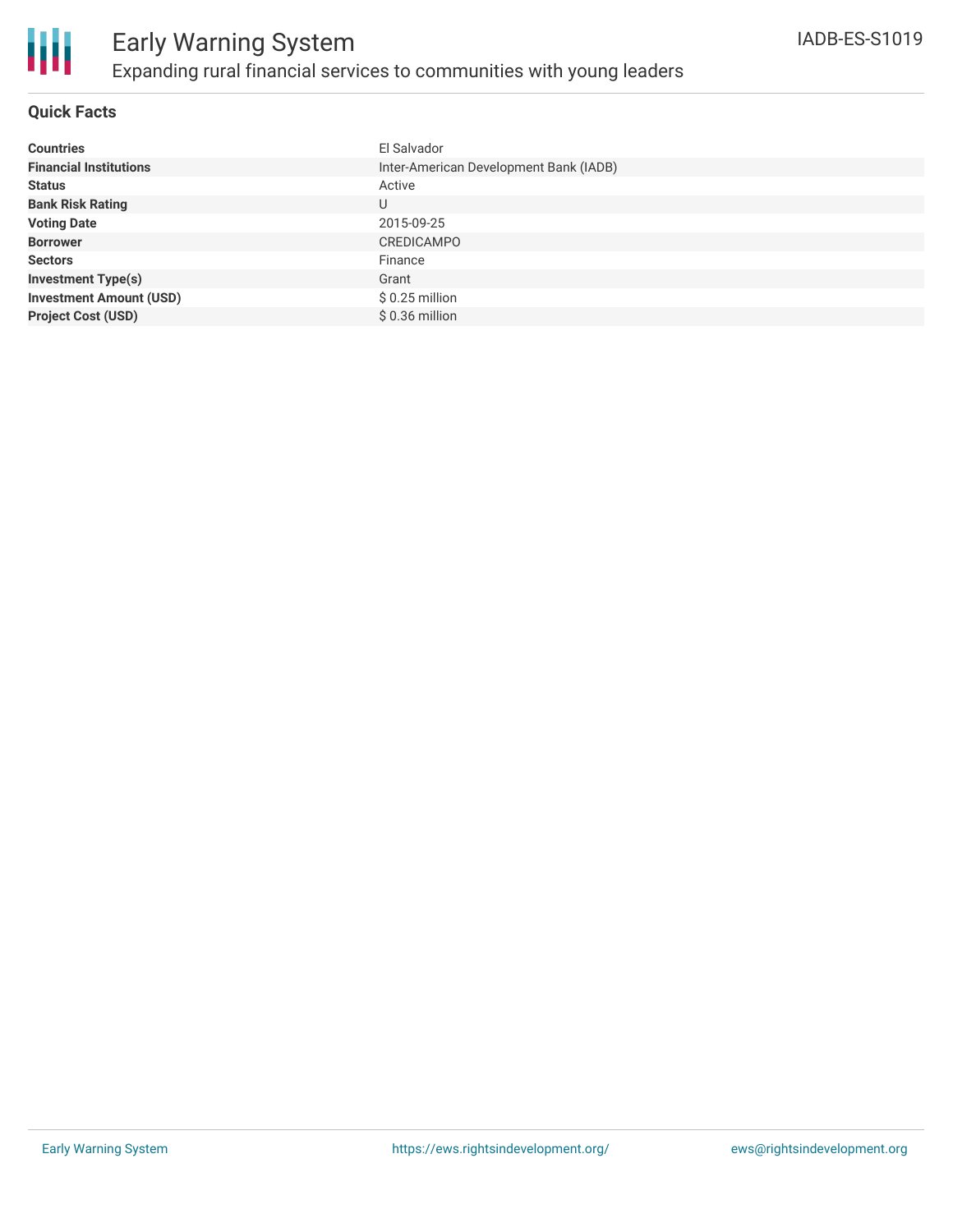

### **Project Description**

The purpose of the project is to support the Sociedad Cooperativa de Ahorro y Crédito Credicampo de Responsabilidad Limitada de Capital Variable (CREDICAMPO) in expanding the coverage of its financial services (community credit), reaching new communities and rural clients, as well as developing new products suitable to the profile of rural clients.

This project will help increase the income derived from the productive activities of small producers and rural inhabitants who are clients of Credicampo. The objective of the project is to support the expansion of rural households' access to Credicampo financing, by offering new financial products and increasing community participation by young leaders.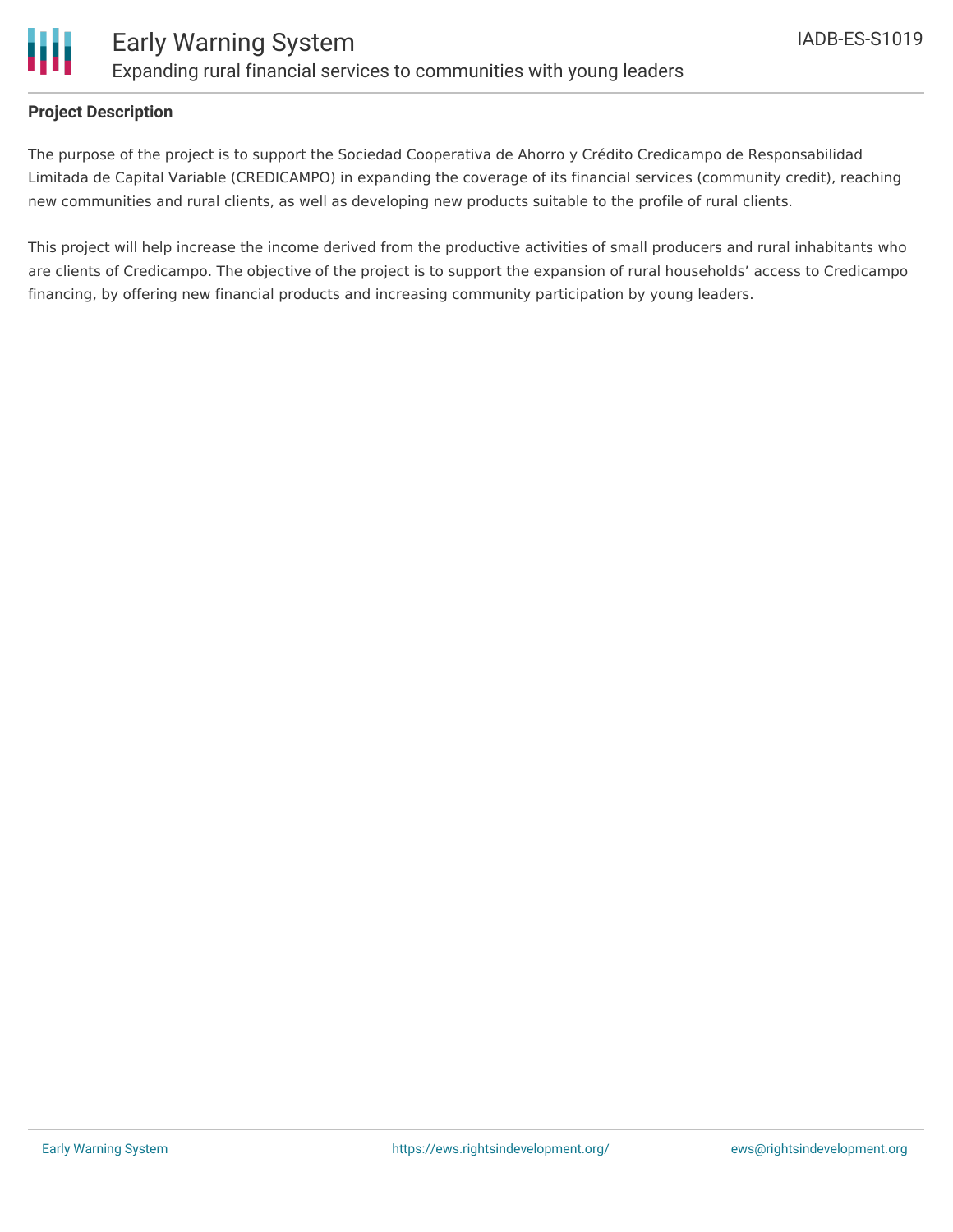

#### **Investment Description**

• Inter-American Development Bank (IADB)

There are two components to this investment, a reimbursable financing component and a non-reimbursable Technical Cooperation component. IADB's Multulateral Investment Fund (MIF) will fund US\$0.25 million of the Technical Cooperation, and US\$1 million in a reimbursable loan (see Related Projects). There is local counterpart financing of US\$460,000. The total project cost is US\$1.71 million; US\$360,000 of which will be the Technical Cooperation component.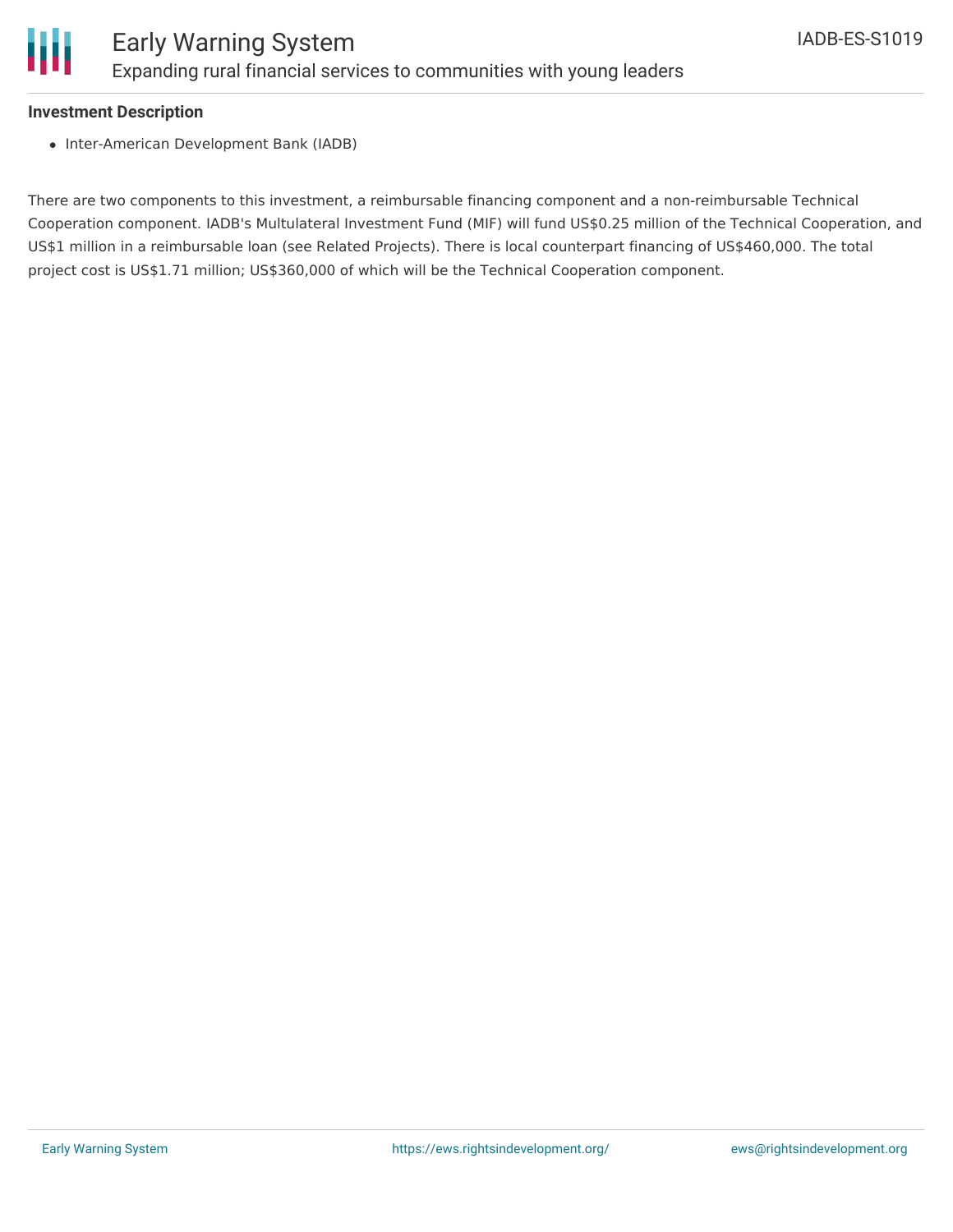

### **Contact Information**

ACCOUNTABILITY MECHANISM OF IADB

The Independent Consultation and Investigation Mechanism (MICI) is the independent complaint mechanism and fact-finding body for people who have been or are likely to be adversely affected by an Inter-American Development Bank (IDB) or Inter-American Investment Corporation (IIC)-funded project. If you submit a complaint to MICI, they may assist you in addressing the problems you raised through a dispute-resolution process with those implementing the project and/or through an investigation to assess whether the IDB or IIC is following its own policies for preventing or mitigating harm to people or the environment. You can submit a complaint by sending an email to MICI@iadb.org. You can learn more about the MICI and how to file a complaint at http://www.iadb.org/en/mici/mici,1752.html (in English) or http://www.iadb.org/es/mici/mici,1752.html (Spanish).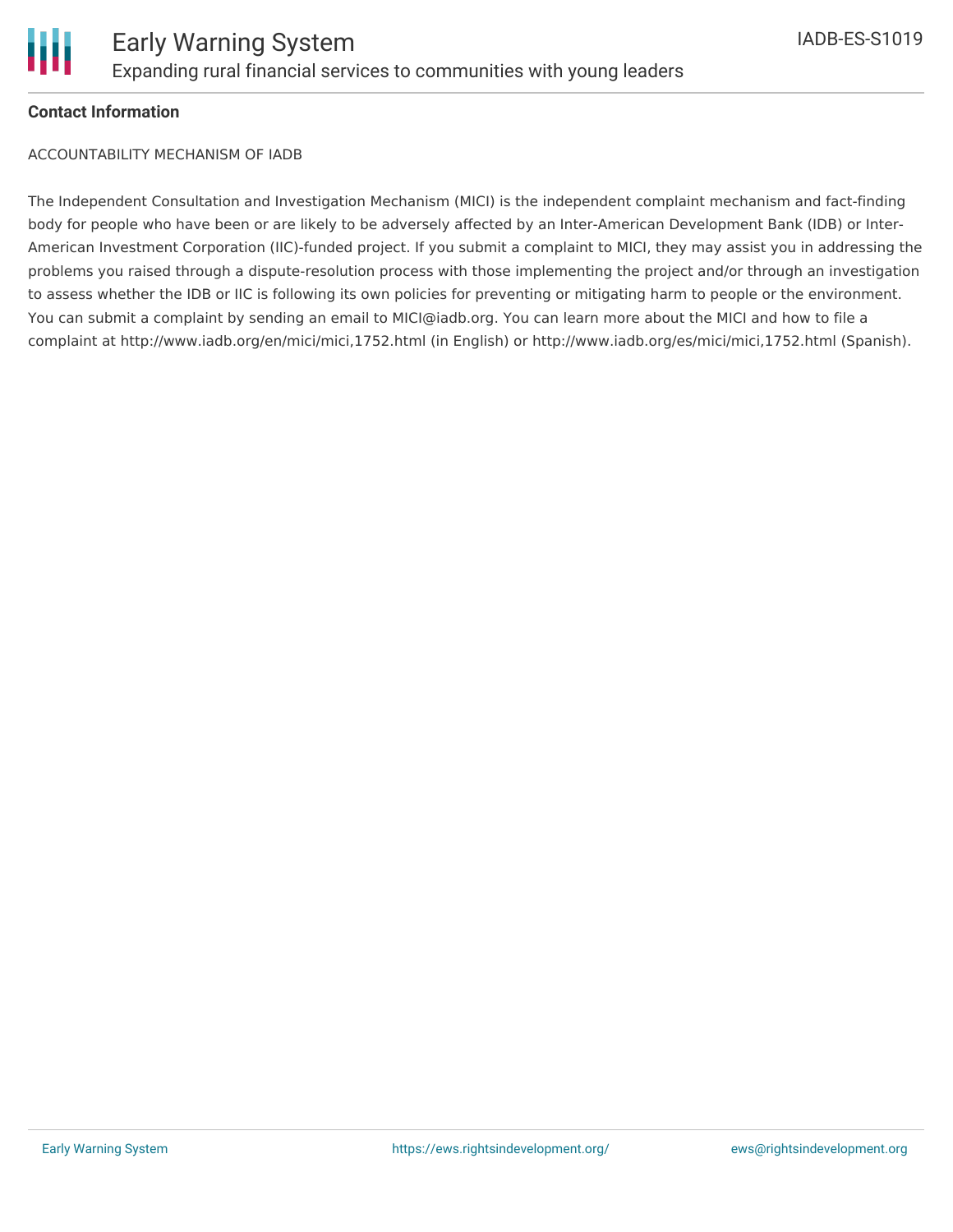# Ш

## Early Warning System

Expanding rural financial services to communities with young leaders

### **Bank Documents**

- EL [SALVADOR\\_Programa](https://ewsdata.rightsindevelopment.org/files/documents/19/IADB-ES-S1019_QJGZFZm.pdf) de empresariado social\_ES-S1019 [\[Original](http://www.iadb.org/Document.cfm?id=40369915) Source]
- EL [SALVADOR\\_Synthesis\\_Social](https://ewsdata.rightsindevelopment.org/files/documents/19/IADB-ES-S1019_NF2SFEG.pdf) entrepreneurship Program\_ES-S1019 [\[Original](http://www.iadb.org/Document.cfm?id=40369931) Source]
- Plan de [Adquisiciones](https://ewsdata.rightsindevelopment.org/files/documents/19/IADB-ES-S1019.pdf) 2016-2017: Expandiendo el Credito Comunal y Agricola hacia Comunidades co [\[Original](http://www.iadb.org/Document.cfm?id=40699920) Source]